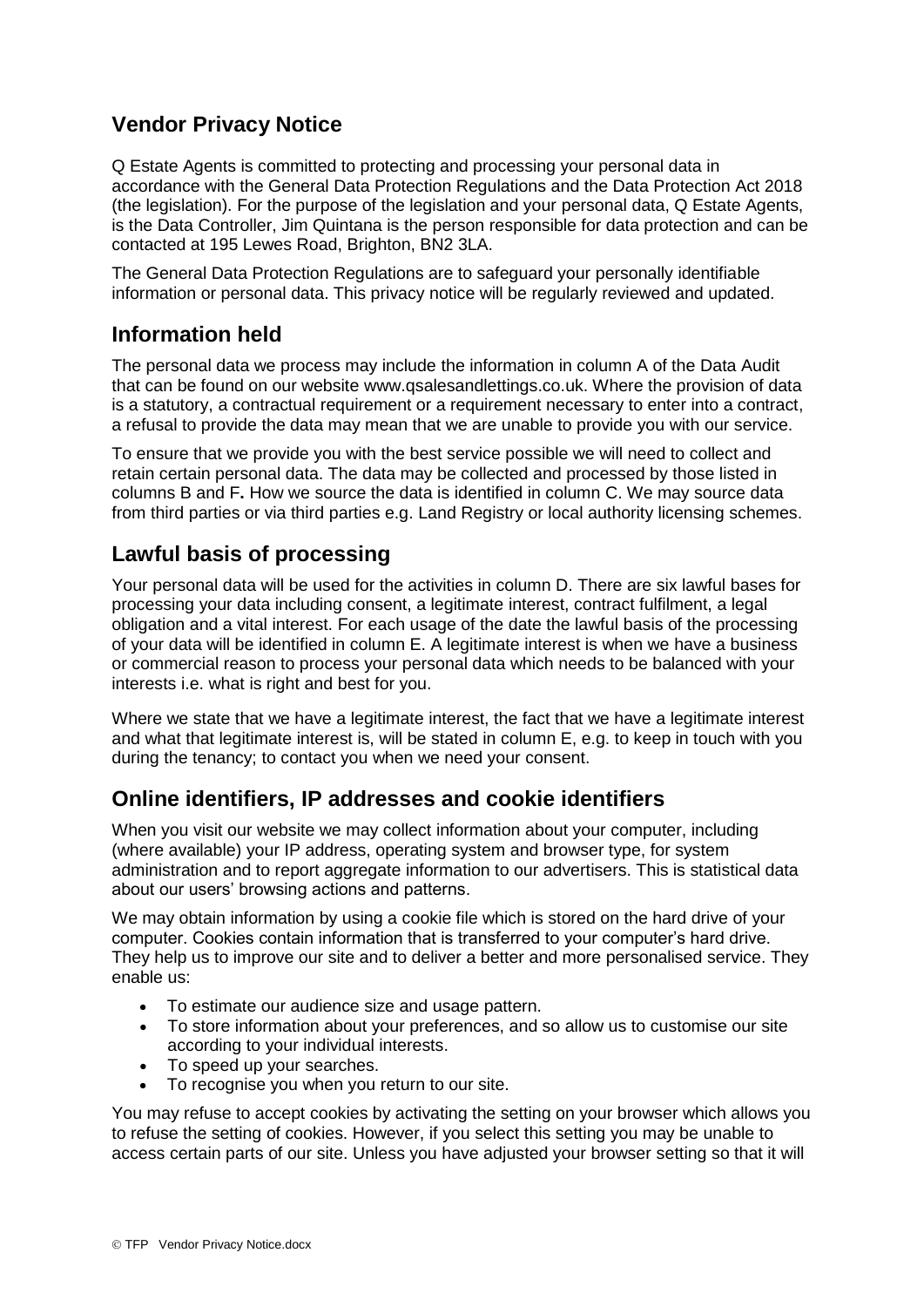refuse cookies, our system will issue cookies when you log on to our site. You can find more information about cookies at [www.allaboutcookies.org](http://www.allaboutcookies.org/)

This policy only applies to our site. If you leave our site via a link or otherwise, you will be subject to the privacy policy of that website provider. We have no control over that privacy policy or the terms of the website and you should check their privacy policy before continuing to access the site.

### **Recipients of personal data**

It will be necessary for us to process or share all or some of your personal data with a range of individuals, businesses and organisations and these may include those listed in column F.

#### **Where is the data stored?**

Your personal data is stored in the way described in column G and the data is always stored within the European Union or outside of the European Union but with an organisation operating under the General Data Protection Regulations.

#### **Retention period and criteria used to determine the retention period**

We will retain some elements of your personal data for up to the time defined in column H after we cease to be your agent. The information which can be anonymized will be that which is no longer required for either contractual fulfilment or a legitimate interest. If the lawful basis for processing your data was consent then you may withdraw such consent at any time.

### **Your rights**

You have a right of access to check your personal data to verify the lawful basis of processing. We are obliged to respond to an access request within 30 days and may not charge a fee unless the request is unfounded, excessive or repetitive. If a fee is charged it is to be a reasonable fee based upon the administrative cost of providing the information.

You have a right to rectification if the data we hold is either inaccurate or incomplete. If your data has been disclosed to third parties then we must inform them of the rectification, where possible.

You have a right to require erasure of your data when consent is our basis of processing (the right to be forgotten). You may request that your personal data be erased, for example, where there is no compelling reason for its continued processing or where you withdraw consent. We will comply with your request unless we have another basis of processing justifying our retaining the data (for example a legal requirement or the defence of a legal claim).

You have some rights to ask us to restrict processing i.e. to block or supress processing where, for example, the data may be incorrect and whilst the accuracy is verified. We are permitted to store the data.

# **Your right to object**

You do have a right to object to further processing of your personal data. We may be required to stop processing unless there is some other legitimate basis of processing such as a legitimate interest or a requirement for the exercise or defence of a legal claim.